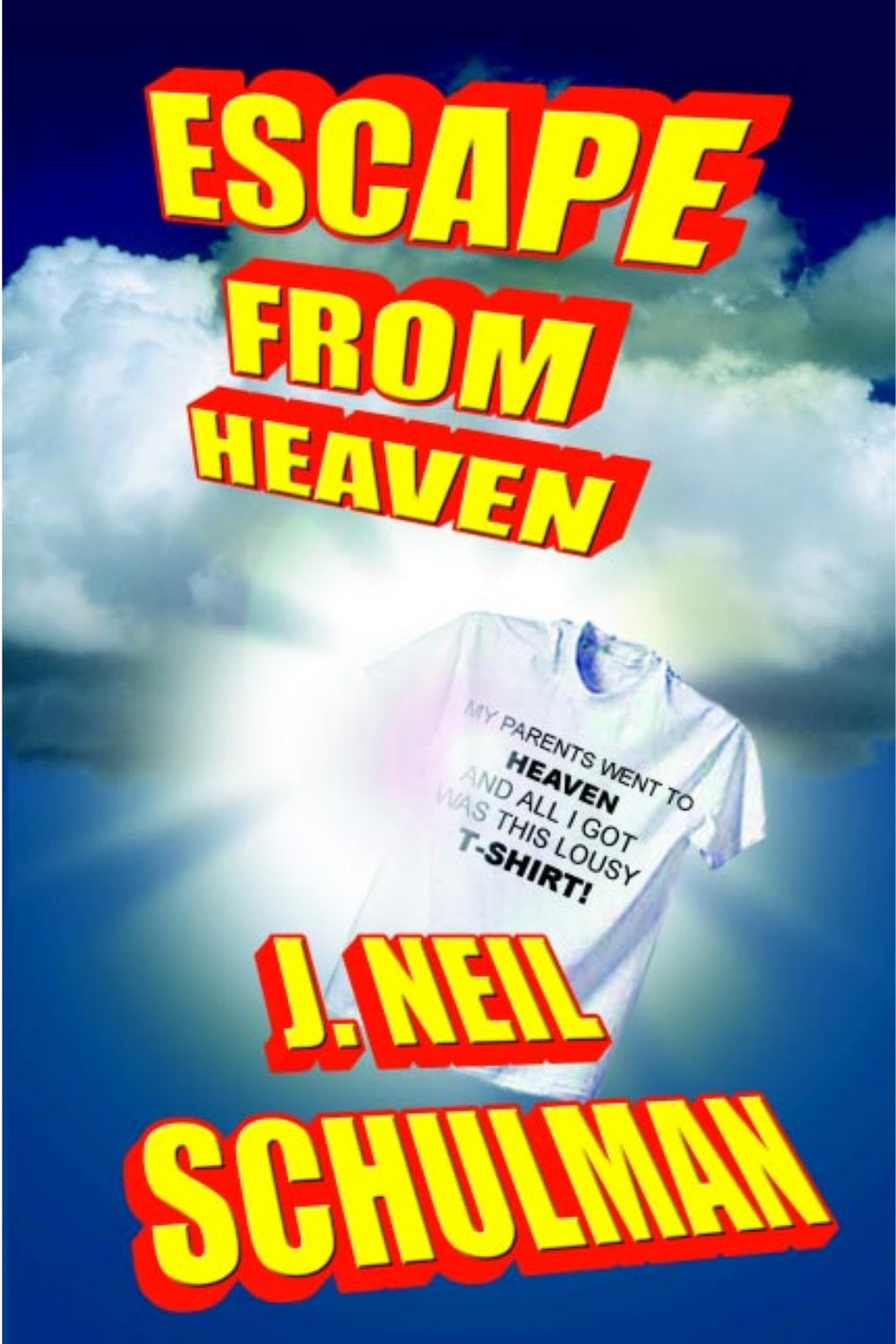#### **Pulpless.Com™ Books by J. Neil Schulman**

Novels *Alongside Night The Rainbow Cadenza Escape from Heaven Raising Hell* (forthcoming)

For Children and Young Adults *The Wish-Me Well* (forthcoming) *Santa Honica* (forthcoming) *Tick-Tock, The Man in the Clock* (forthcoming)

Nonfiction *The Robert Heinlein Interview and Other Heinleiniana The Frame of the Century? Stopping Power: Why 70 Million Americans Own Guns Book Publishing in the 21st Century,* Volumes One and Two

Short Stories *Nasty, Brutish, and Short Stories*

Omnibus Collections *Self Control Not Gun Control Gefilte Ham* (forthcoming)

Collected Screenwritings *Profile in Silver and Other Screenwritings*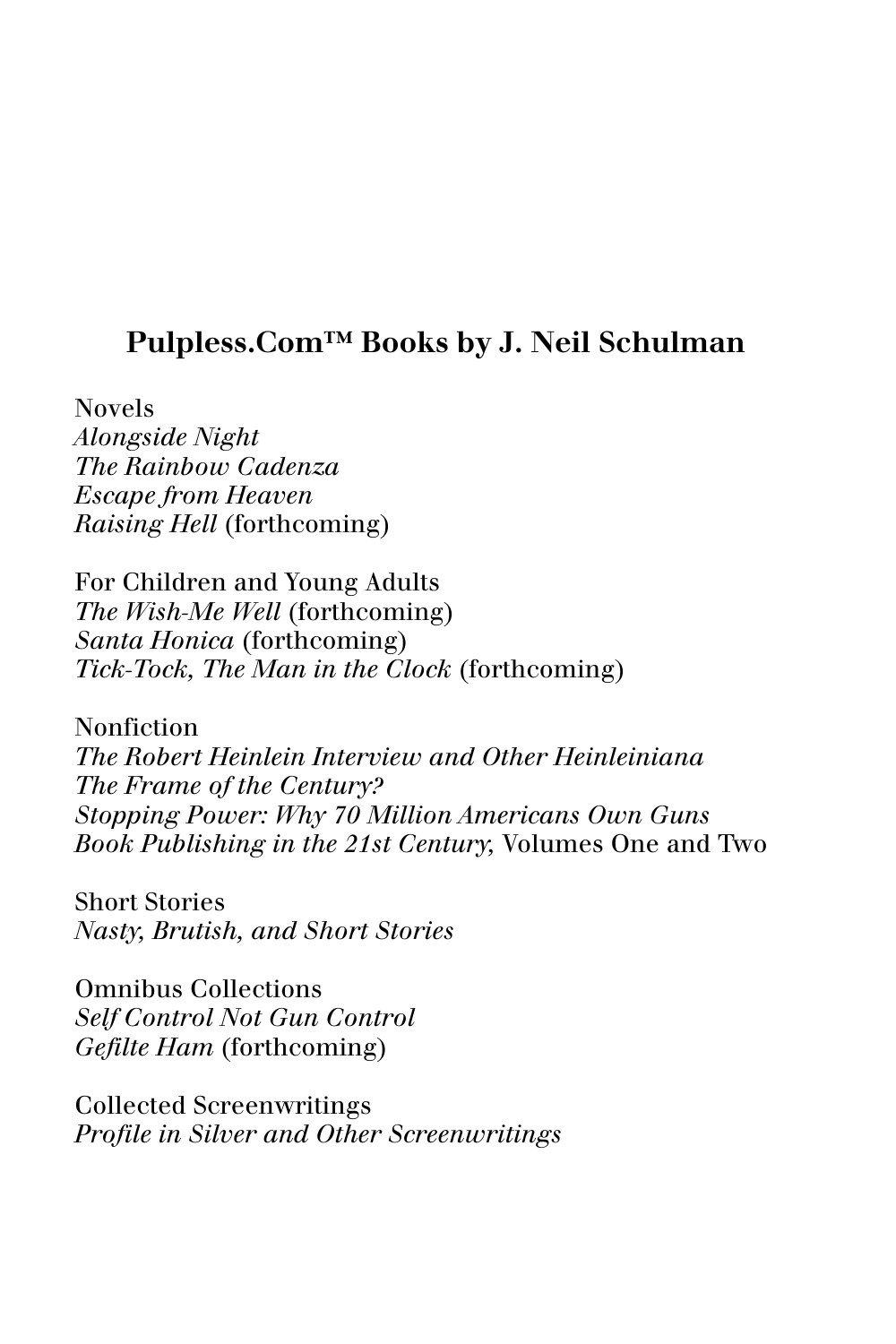# Escape from<br>Heaven

# A novel by **J. Neil Schulman**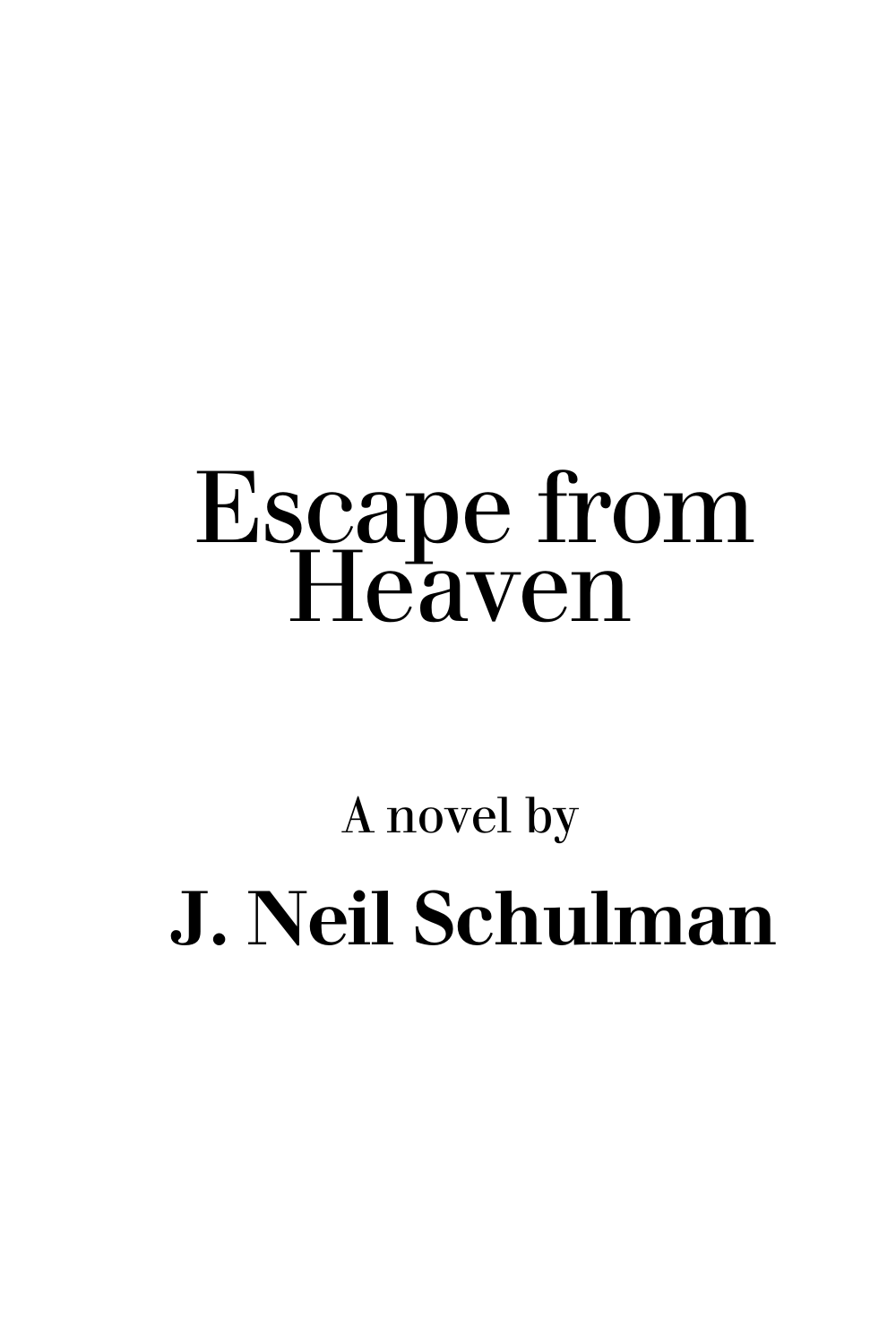

*PULPLESS. PULPLESS.COM* A Division of Duj Pepperman Enterprises 150 S. Highway 160, Suite C8, #234 Pahrump, NV 89048 Voice: (310) 839-7653 Fax: (801) 904-7851 eMail: info@pulpless.com Home Page: http://www.pulpless.com/

Copyright © 2002 by J. Neil Schulman All rights reserved. Published by arrangement with the author. Printed in the United States of America. The rights to all previously published materials by J. Neil Schulman are owned by the author, and are claimed both under existing copyright laws and natural logorights. All other materials taken from published sources without specific permission are either in the public domain or are quoted

and/or excerpted under the Fair Use Doctrine. Except for attributed quotations embedded in critical articles or reviews, no part of this book may be reproduced or utilized in any form or by any means, electronic or mechanical, including photocopying, recording, or by any information storage and retrieval system, without written permission from the publisher.

This novel is fiction. Names, characters, places, and incidents either are products of the author's imagination or are used fictitiously. Any resemblance to actual events, locales, or persons, living, dead, or immortal, is entirely coincidental.

> Library of Congress Catalog Card Number: 2001097315 Trade Paperback ISBN: 1-58445-189-0 Adobe Acrobat (PDF) Edition ISBN: 1-58445-190-4

> > Book designed by *e*and*i*Publishing.com Cover by Billy Tackett, Arcadia Studios © 2002 by Billy Tackett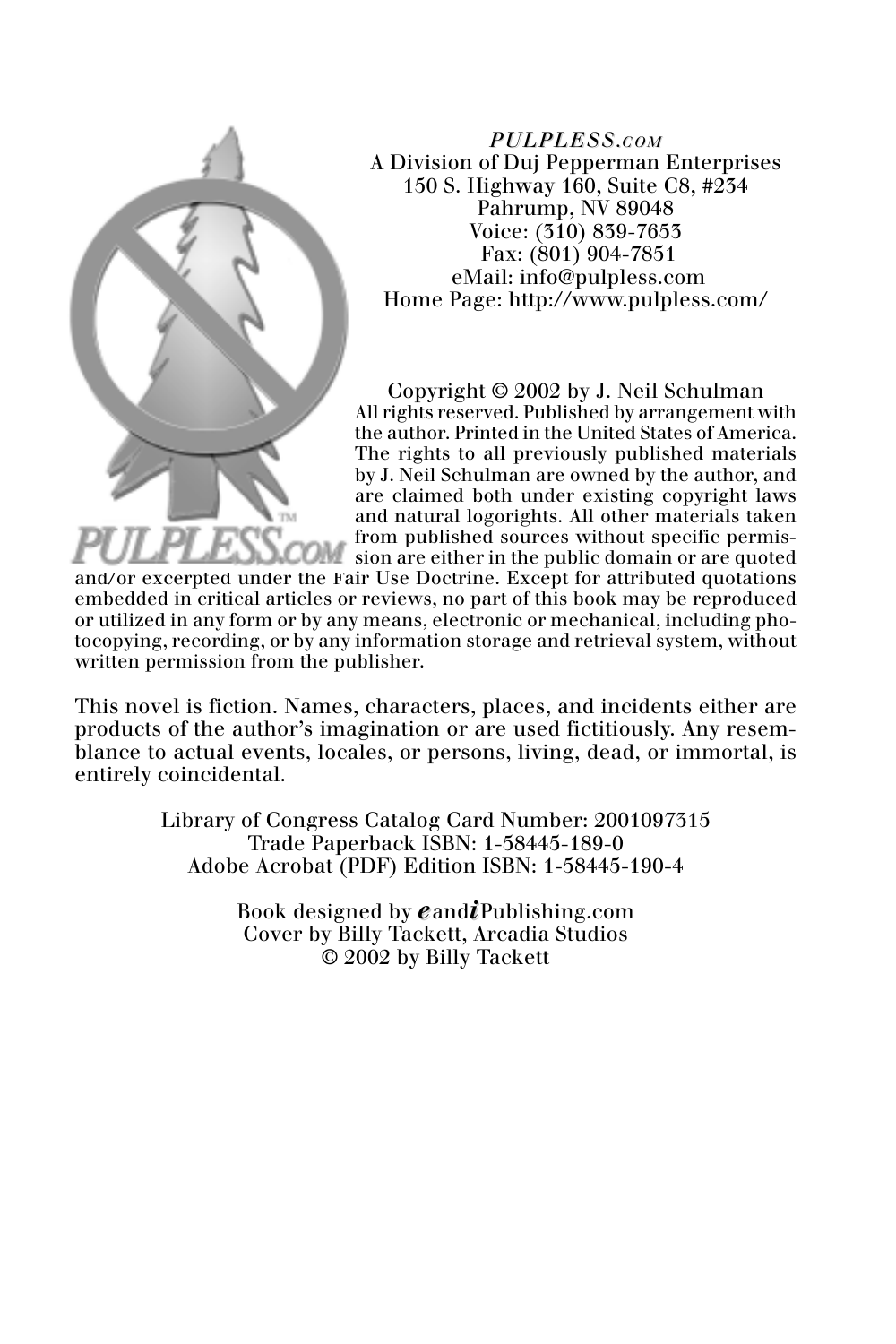To My Father Who Art In Heaven And To My Family Who Art On Earth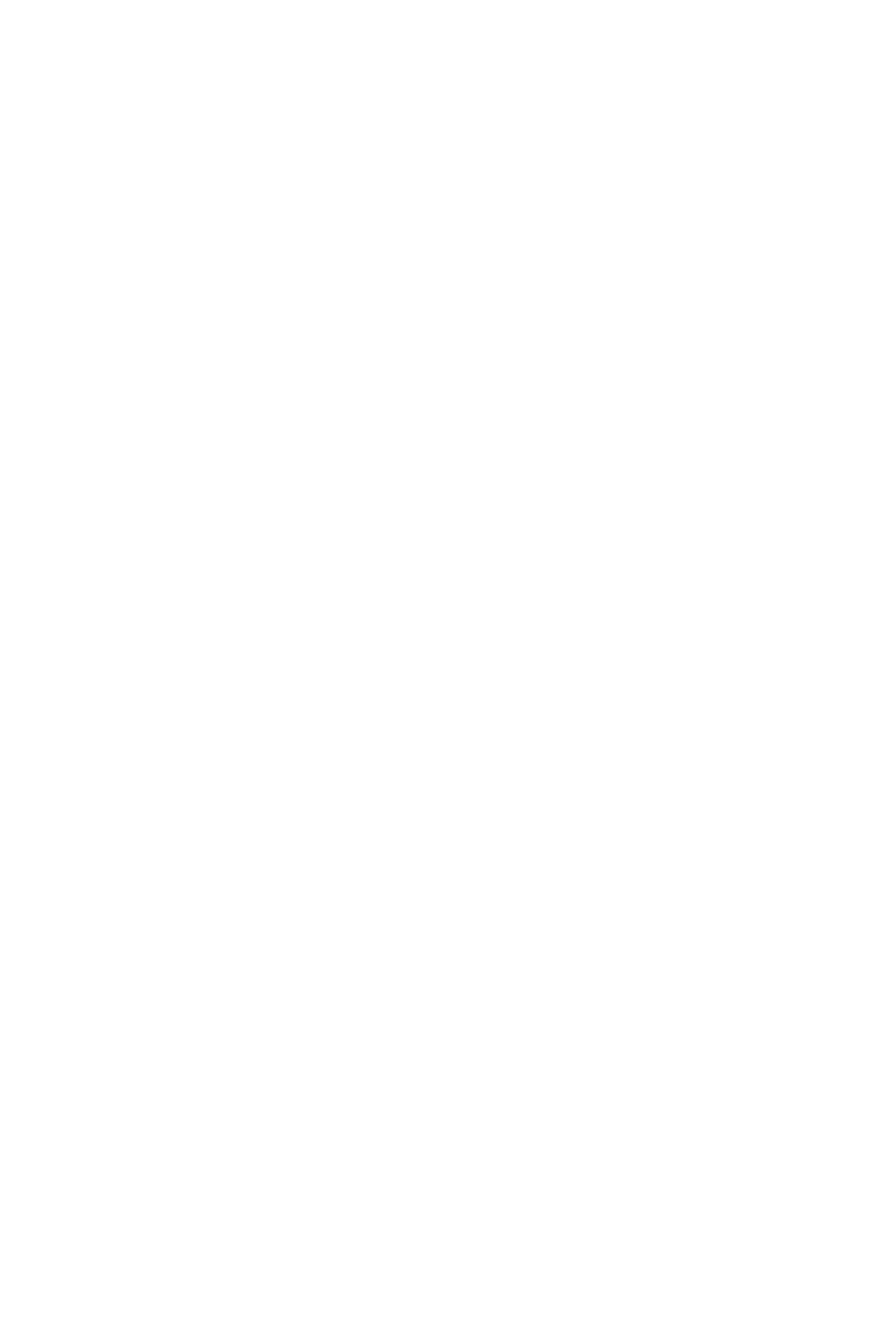#### **A Revelation**

Everything is different than I thought. What I thought was my cage was the nest I'd built for myself. What I thought was my life was just my basic training.

We really don't know what's going on right next to us. The universe is so strange, so surprising, so dramatic.

> Life can be exactly like the most exciting novel and for the writer, how could I not jump in to play one of the roles?

Shakespeare, after all, used to play his characters.

But it's different when your character suddenly is *You*, and you find out that you're not what you thought you were.

> What had just been glimpses through a dark glass before became an open window for a few hours.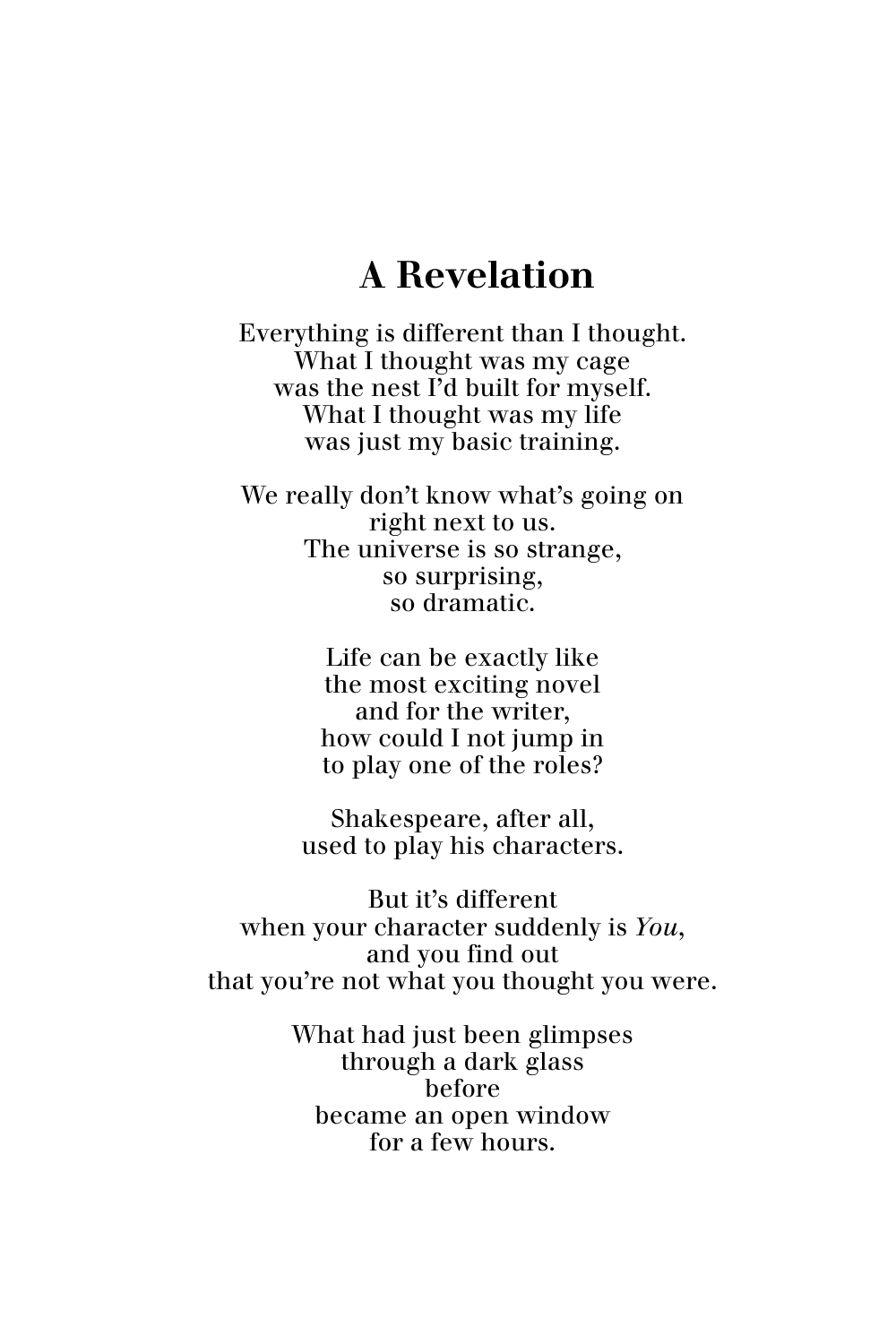Do you know how long a few hours is and what you can see if you look around? I wanted a glimpse my curiosity was boundless and be careful what you pray for because the guy who answers "Thy will be done" has a real rough sense of humor.

The thing is, he climbed inside with me and let me share the joke.

Unbefuckingleivable.

The game's afoot! Heinlein was right. Yoda was right.

The universe is not what it seems and, the amazing thing is

Neither are You.

February 18, 1997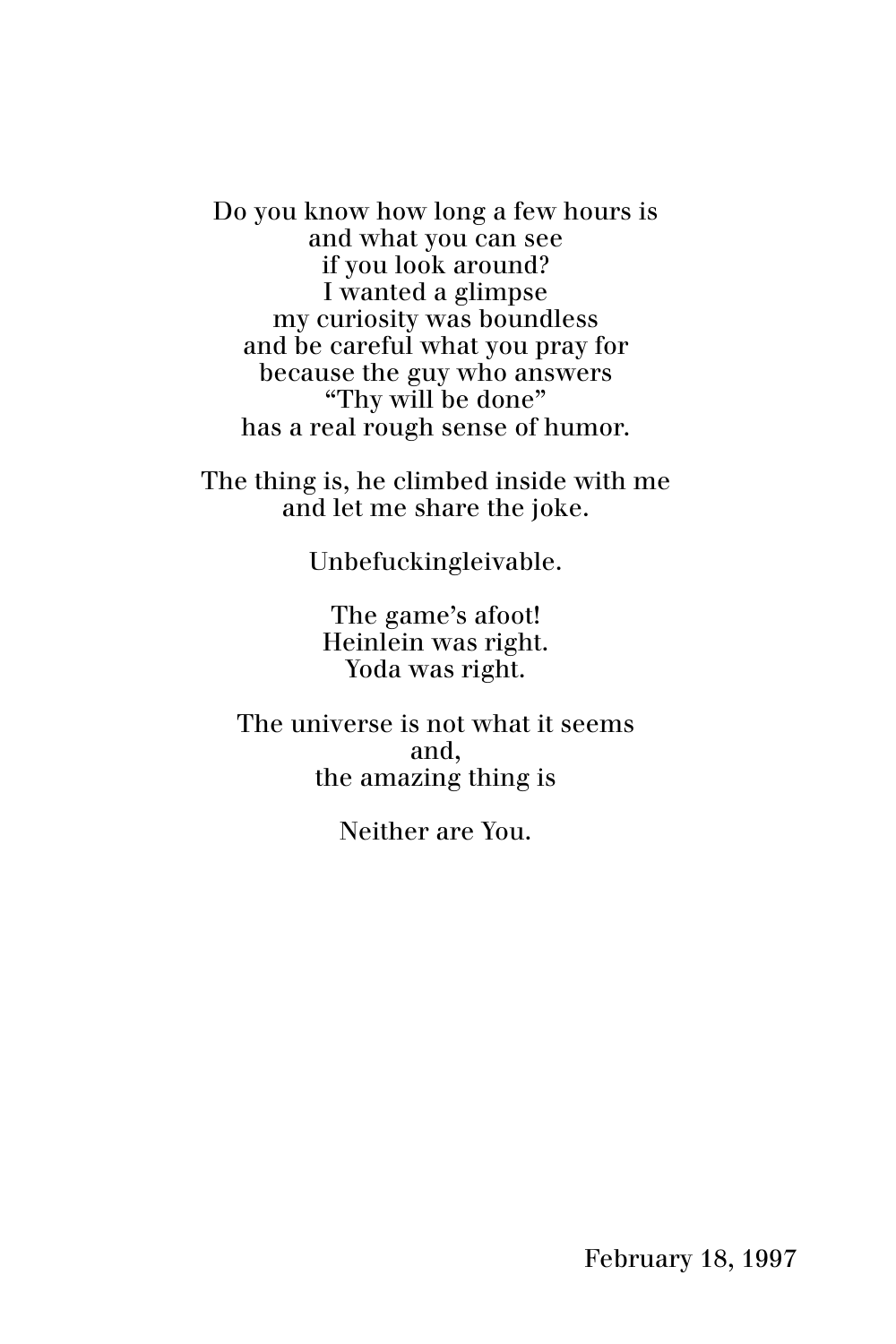# Part 1 A Call from God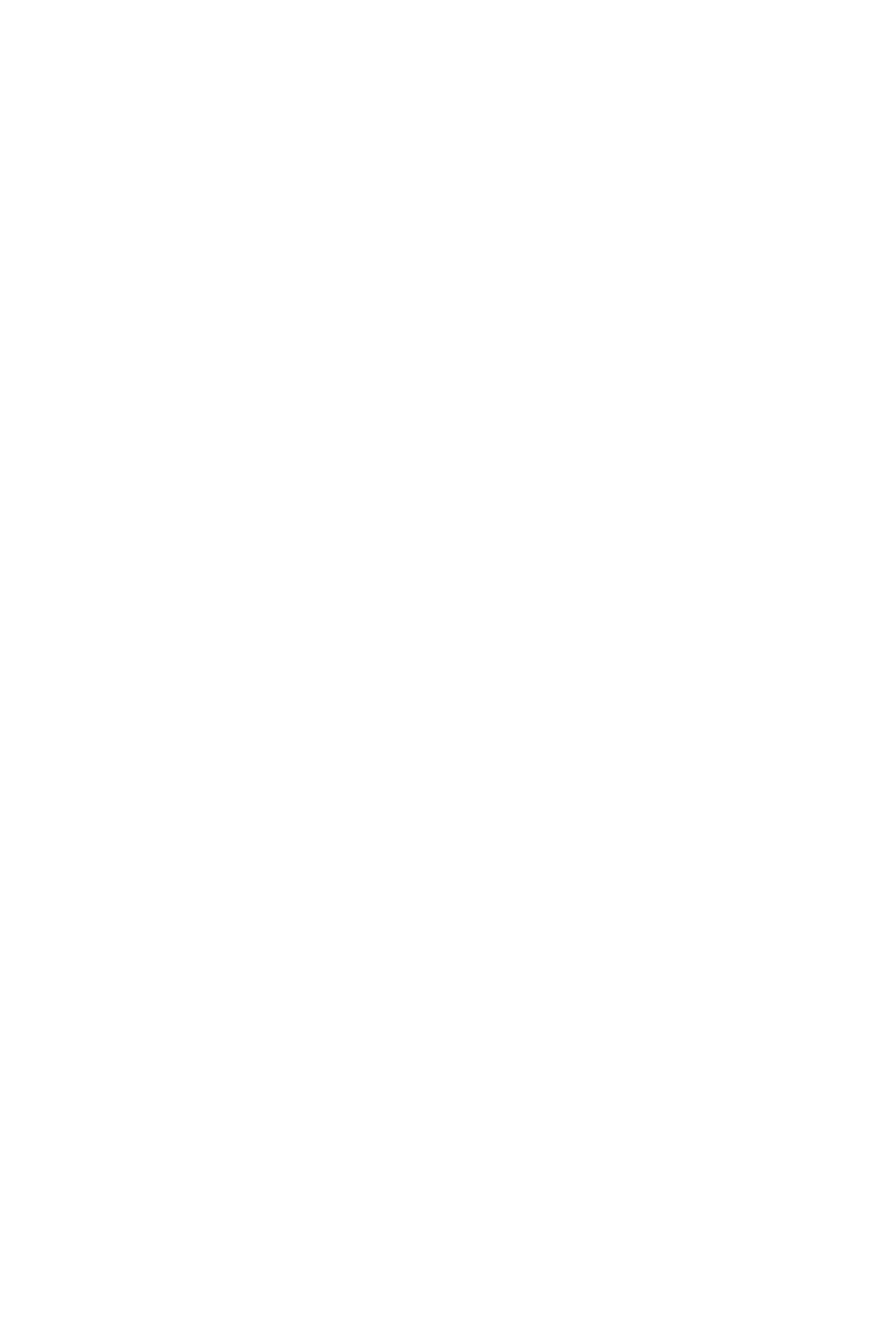## Chapter One

There's an old saying that everybody wants to go to Heaven but nobody wants to die.

That's how it was for me, anyway.

I drove a Mercedes because I was told it was the safest car in a crash. And it was a smart choice. I died of something else.

I owned a handgun so I wouldn't die at the hands of a burglar. I was right about that, too. The burglar who broke into my bedroom ran like hell when he saw the .45 Government Model I was pointing at him … and I died of something else.

I quit smoking, did my best to keep my weight down and eat a low cholesterol diet, and practiced safe sex, because I didn't want to die of cancer, heart disease, emphysema or AIDS, and it paid off: I died of something else.

You see, that's the part they forget to mention. No matter what nasty ways of dying you avoid, there's always another one waiting for you. If one thing doesn't get you, another thing will. Everybody could have saved a lot of thought that went into bumper stickers and public service messages. All they would have had to say is, "Don't do that. Die of something else."

It would have saved me a lot of trouble, too. I was a coward most of my life because I was afraid of dying.

My story begins the day I died and went to Heaven.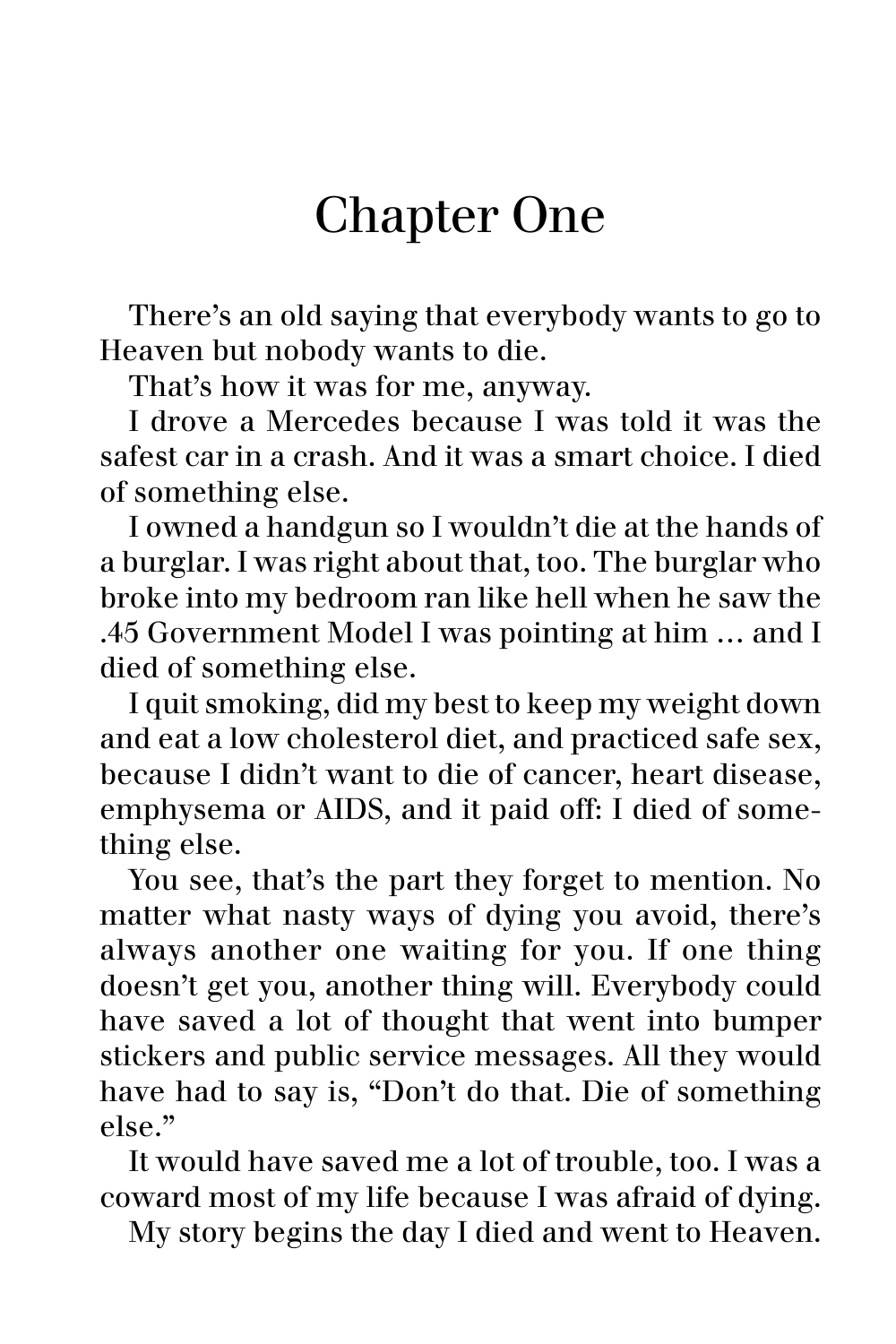

It was a slow news day. Here in Los Angeles, no riots, no brushfires, no mudslides, no earthquakes, no celebrities being accused of child molesting, hit and run, wife-beating, trafficking in drugs, or murder. On the national and international scene, no terrorist attacks, no school yard shootings, no one holed up in a church surrounded by the Feds, no movie idol or politico getting caught with a prostitute, no husband looking for his johnson in the traffic island, no custody battles with a communist dictator acting in loco parentis.

The sort of day that strikes fear into the hearts of talk radio hosts like me.

Okay, I'm exaggerating. A little. Some of the best shows have been on slow days. I once heard Tom Leykis when he was on KFI, do a spellbinding threehour monologue — no calls, only commercial breaks — just telling how he got into this business. Phil Hendrie is the radio equivalent of fantasy mud wrestling. But if you don't have that sort of talent for improv — and I don't — then you succeed or fail by the quality of calls you get.

Talk radio topics get divided between the social issues and the personal issues — the macro and the micro, as my old friend Dennis Prager calls it. As a general rule, people are more willing to talk about the personal issues with women hosts who put the word "doctor" before their first name. There have been exceptions — David Viscott, for example — but that usually requires diplomas I didn't have. Other talk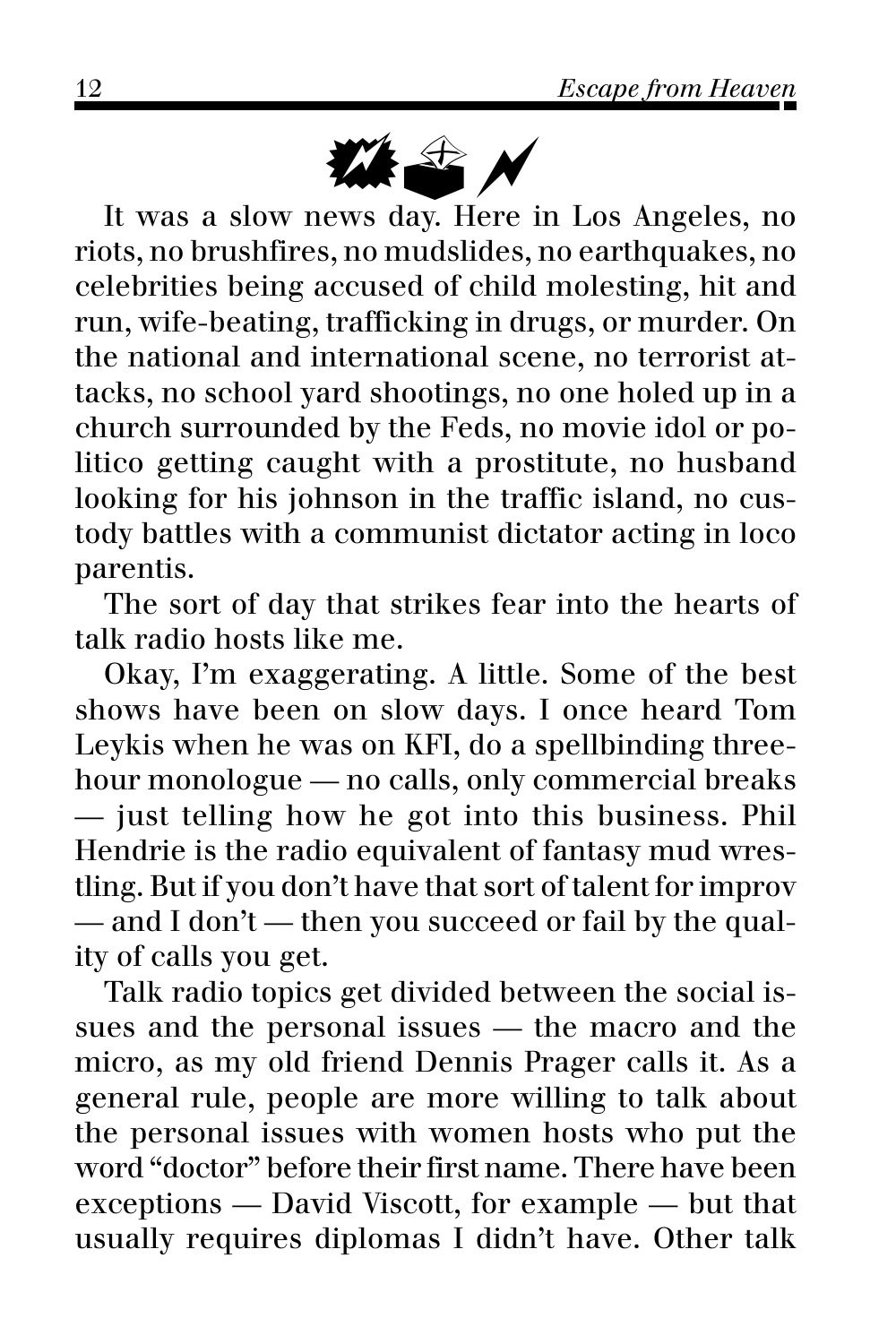show hosts had no problem getting the phones filled with wives calling about their husband's cheating or gay men talking about their lovers dying of AIDS, but that wasn't the sort of listenership I tended to attract. My listeners wanted politics, current events, controversy. I wasn't pushing the outside of the outrageousness envelope, like Imus or Howard Stern. I was a pundit, a loudmouth. In other words, a Rush Limbaugh/Larry King wannabee, like almost everyone else in talk radio.

I could always get the phones lit up by talking about abortion, or gun control, or political correctness, or illegal immigration. But you don't want to hit on those too often. You just keep hearing the same arguments over and over, usually from the same callers. (And yes, I know it's you, even if you give my call screener a phony name and pretend you're on the other side so we put you on for the third time that month.)

There are certain subjects that will light up the board with callers you just don't want to go near. People who say they've been abducted by UFO's. Callers reincarnated from Marilyn Monroe — and not just women, either. People who say they've figured out the doughnut assassination, or claim they know where Bill Gates is. Mysterious deaths of pets owned by powerful politicians. Waco, 911 Tuesday revisionists, the International Space Station explosion, militias, endless conspiracy theories. Any of these calls you take, no matter how good your call screener, is walking through a minefield. And most of them are just unoriginal — bad radio. You really have to have the bizarre talents of an Art Bell to succeed in that sort of market.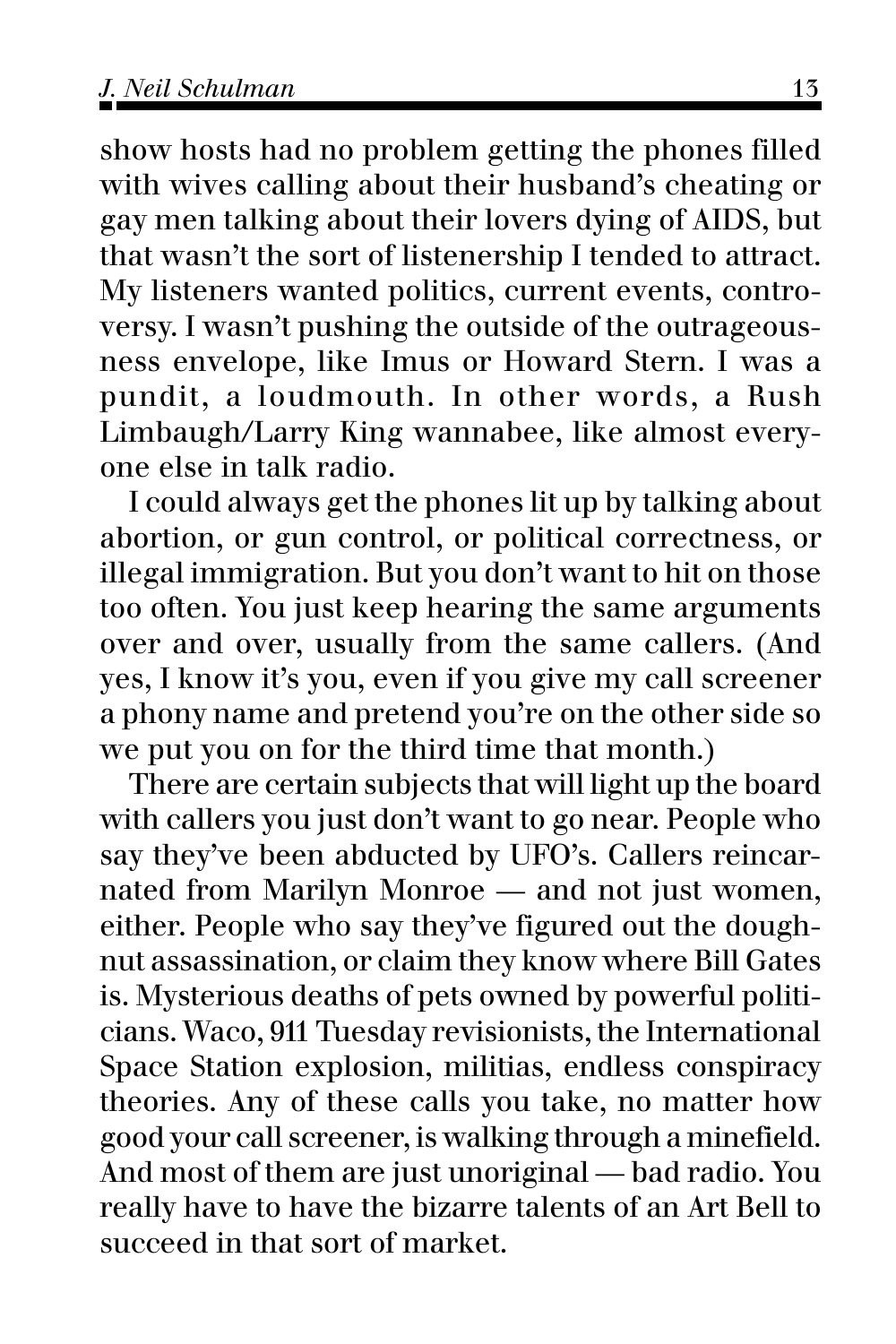I guess I was desperate. I was coming back from my first commercial break after the news, evening drive time and my second of four hours, Monday through Friday — and if you called me right now, you were not going to get a busy signal. A bad situation.

My engineer, Terry, had a cruel sense of humor. For the musical bump leading back into the show, I was hearing on my phones Frank Sinatra singing, "It's quarter to three, there's no one in the place …except you and me…" I gave Terry the finger and he grinned from the other side of a plate-glass window.

I hit the cough button to clear my throat and came in a half beat too late: "You're listening to 680 K-TALK, and I'm Duj 'Rhymes-with-Judge' Pepperman. The time is exactly 5:19. That little musical interlude is my engineer's not-so-subtle way of telling me I'm dying. So for the rest of the hour let's talk about death. The big D. Specifically, do you believe in life after death? Our number again is 1-888-55-K-TALK."

My producer, Jules, rolled her eyes heavenward. She was the one who was going to have to talk to all the assorted loose nuts who were about to call in. But it didn't take long for the video screen in front of me to start filling up with descriptions of new callers — and some of them were bound to be airworthy.

Okay, it was a cheap trick. You don't keep evening drive time in a top-rated market unless you do sheer entertainment once in a while.

My video screen said that line two had a 38-yearold woman who was having an affair with a ghost. I hit the private intercom to Jules, behind the glass. When the intercom button is pressed, my broadcast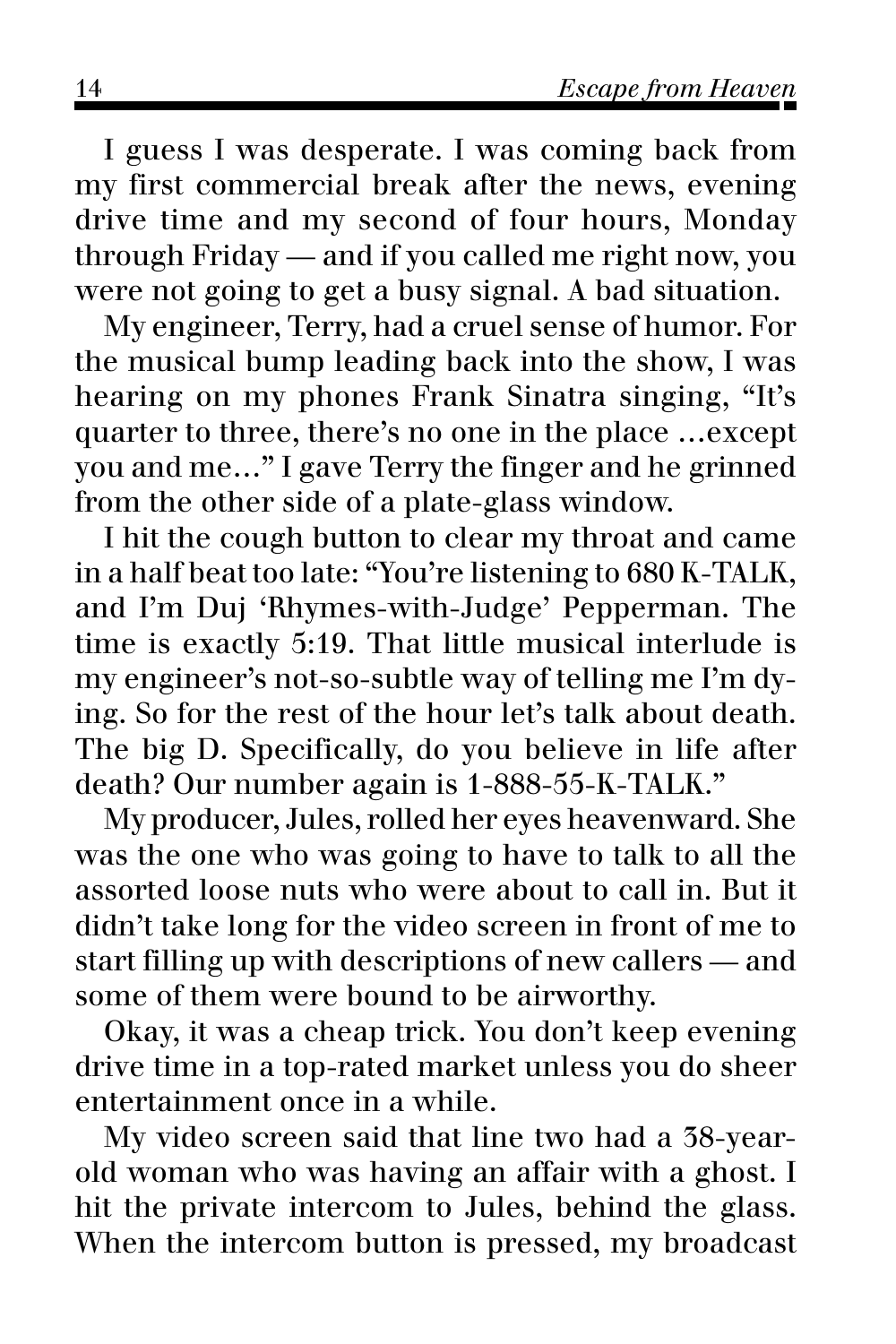mike is cut off, allowing private conversations with my engineer or producer. "Line two," I said to Jules. "Calling from the Twilight Zone?"

Jules shook her head and gave me a hand signal that I interpreted as meaning "sex"; Jules didn't speak to me because she was screening another call.

I released the intercom and punched up line two. "Marie in Torrance," I said, "you're on K-TALK with Duj Pepperman."

"Duj? I can't believe I got through! I've been trying to call for weeks!"

I hit my intercom again and blew Terry a razzberry.

Releasing the intercom button again, I went back to my caller.

Marie's "ghost" sounded suspiciously to me like Patrick Swayze in the movie of that title, but I didn't say it. As long as she didn't get hotter than PG-13 in her description of her romantic relations with him, I could let her go on about him a bit. Nobody was going to be punching up KRLA.

Listening with one ear, I went back to reading through my fan mail (okay, hate mail, too) and wondered why anyone in my job ever wanted to move over to TV. Sure, the money was better, but with the camera on you all the time you had to work for it. And wear a suit. And get recognized in restaurants, too. I had a monthly audience averaging a few million, yet nobody ever asked me for an autograph while I was standing at a urinal. What celebrity can ask for more than that?

I thanked Marie for her call, went to a traffic report, told Terry to cart the new Purple Web commercial,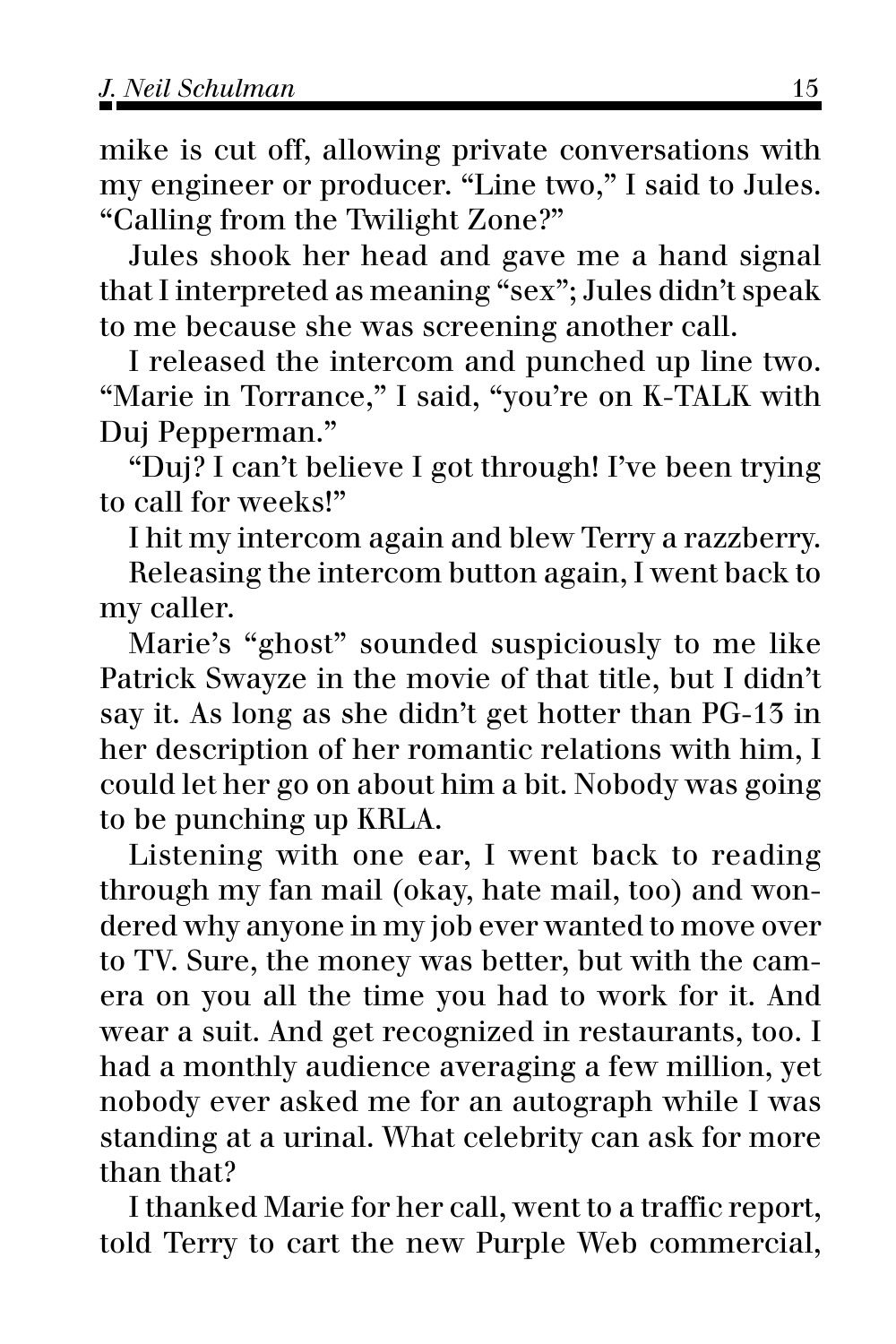then read it live while he recorded it for posterity, and returned to the live phones. My call monitor said line seven had "God" calling from "Paradise," and the subject was "Personal proof that life-after-death exists." I guessed that "God" was Jules' abbreviating Godfrey, and while Paradise, California is a few hundred miles north of our usual daytime broadcast area, we get calls from all over from satellite radio and our web cast. "Godfrey from Paradise," I said, "this is Duj Pepperman and you're on 680 K-TALK."

"Duj," said a rich baritone voice. A good radio voice. *My* voice. "This is God, calling from Heaven. I can't believe I got through. I'm one of your biggest fans!"

I immediately hit the "delete" button, but it didn't work and the call continued, "Listen, Duj, would you mind dying tonight and meeting tomorrow morning at my palace in Heaven? We need to talk privately."

I punched the intercom to Terry. "Kill line seven!" I hoped he could wipe the call before the four-second delay finished and the call went on the air.

There are words in life you never want to hear. A doctor pointing at an X-ray of your brain and saying "inoperable tumor." Calling your business manager's office and having a voice answer, "Frauds Detail, Detective Smith." Any call from your child's school that contains the word "accident."

The words that I heard next fell into that category. It was my engineer saying, "Kill what? There was no one on seven."

The primal part of me gasped. I looked at the display again. Now there was nothing on the monitor for line seven. The professional in me, trained never to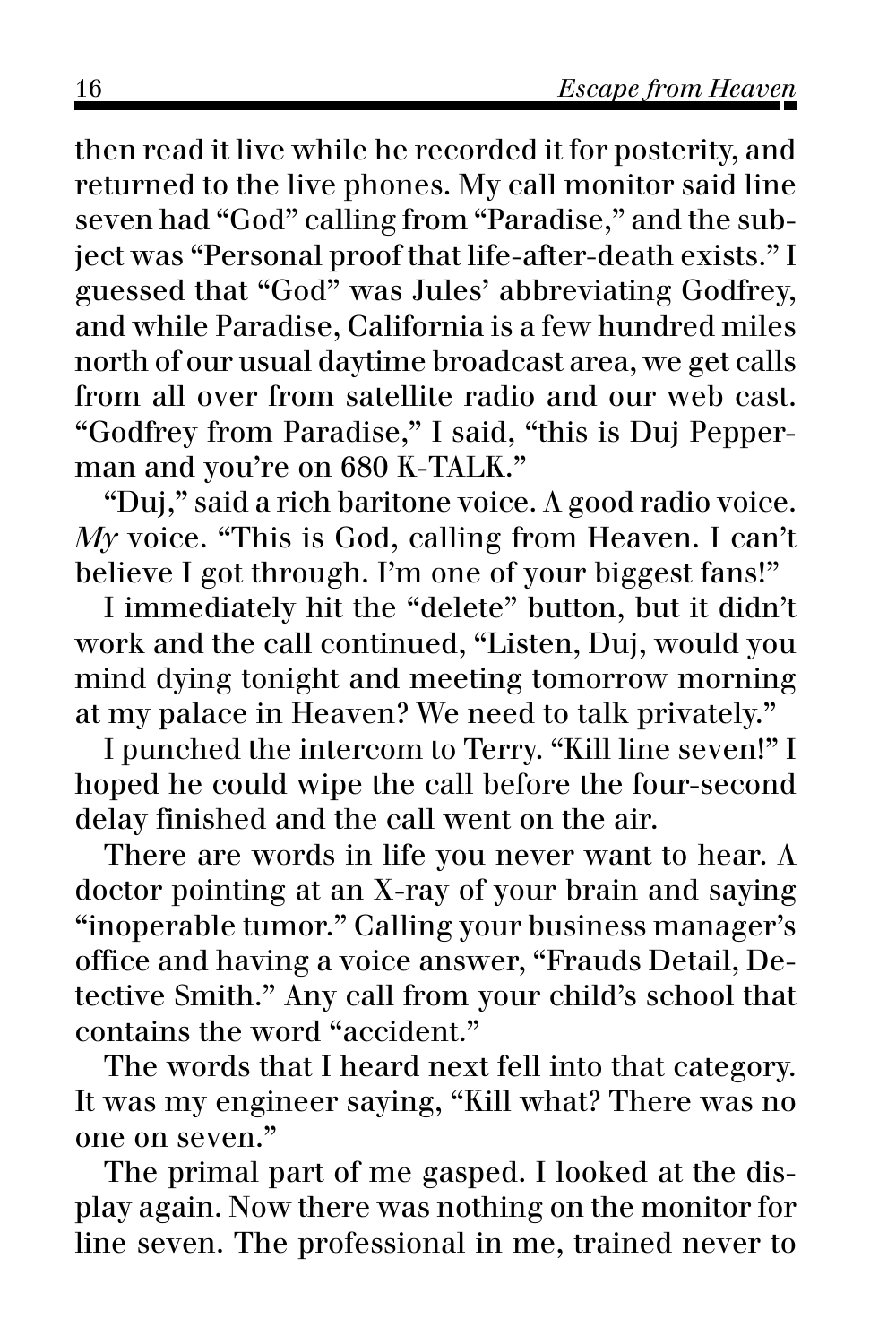allow long silences on the air, took over immediately, and before releasing the intercom I said, "Not funny, Terry!"

Terry looked innocent and shrugged.

Jules looked at me blankly, and shrugged, too. It was obvious that neither of them had any idea what I was talking about.

I didn't have time to worry about it now; the studio ON AIR light was still glowing.

I shrugged back. No reason to let my colleagues think I was losing it. "Modern technology strikes again," I said lamely, and punched up line eight. "Bob in Long Beach, you're on 680 K-TALK with Duj Pepperman."

It was only after the show was over that it crossed my mind that I might have been the first talk show host in human history to get a live call-in from God.

And I had hung up on Him.



There's something about having a few hundred thousand people listening to you that makes you feel invulnerable. Or maybe it's that the studio feels like a fortress — the fences and guard posts you have to pass to get in, the labyrinth-like corridors, the enforced quietude of the studio when the ON AIR light is lit.

Glitches happen all the time in radio. If it was a little strange to be hearing a voice my engineer couldn't and having a call disappear from the board, each had happened before. The only strange thing about it was both happening at the same time.

When I had a minute to think about it after I was off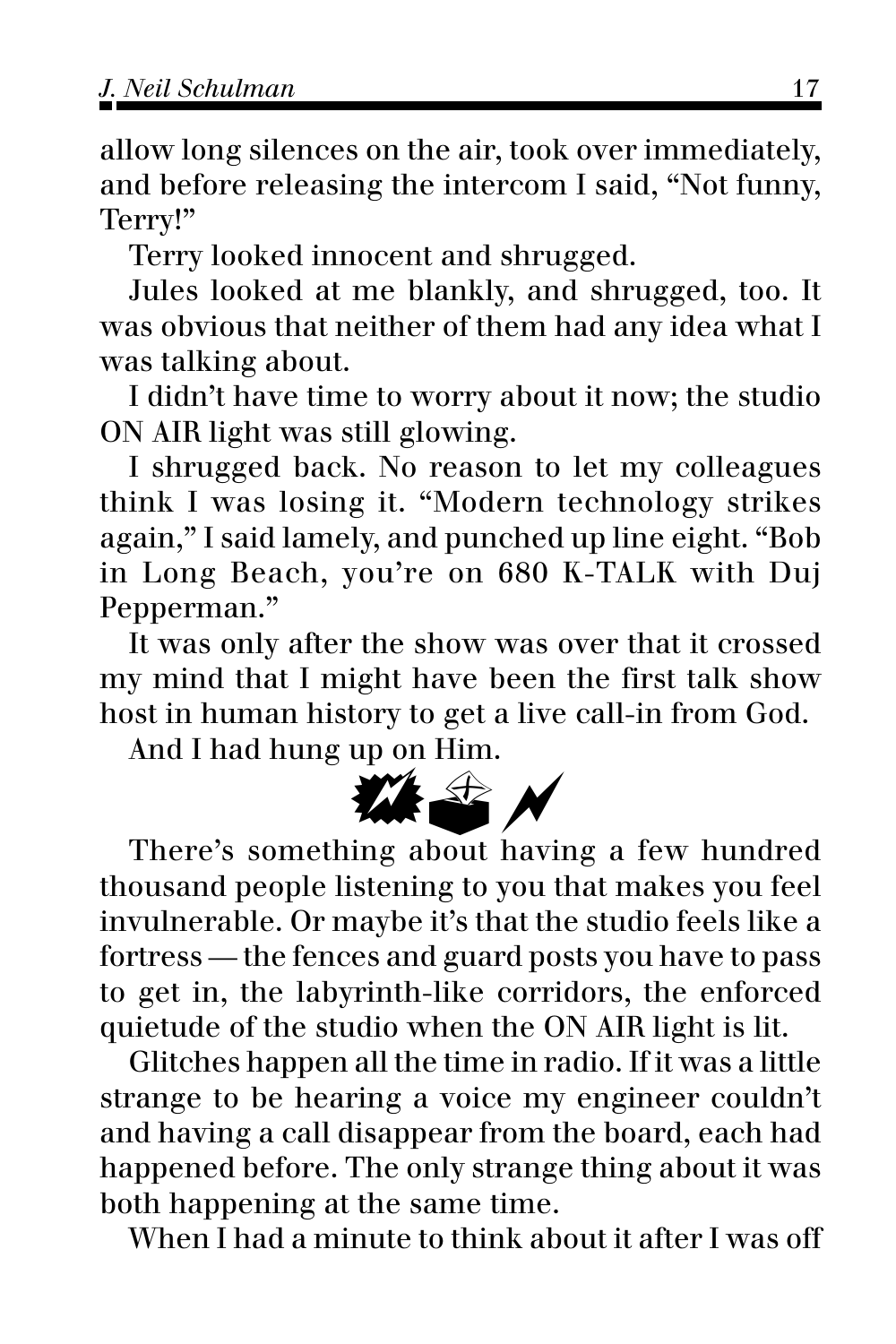the air, I decided it might be a high-tech prank of some sort — a computer virus maybe. I decided if it happened again, I'd let the station's management look into it.

The human mind is wonderful at not seeing the things it doesn't want to see. By the time I left the studio, I'd convinced myself everything was perfectly mundane. Usually you had to be that way, if you're going to get through the day. Just for example, you turned on the morning news and spent two seconds seriously wondering whether even a fraction of the terrible things you heard about could happen to you, you'd never have left the house. Not in L.A., anyway.

All things considered — as they say on the competition's show — it's amazing any of us got out of bed in the morning. Or could manage to fall asleep at night.

It's just a ten-minute drive from the K-TALK studios on Motor to my town home in Culver City. I drove into the complex through the main gate, past the empty guard shack. We used to spend a couple of thousand dollars per unit each year to keep a rotation of guards in that shack. It didn't stop a series of burglaries — and one rape — so there was a discussion at the Home Owners Association meeting. First, the board voted to demand the security firm to fire one guard, for sleeping on the job. Then a lot of ideas were batted around. One of the HOA's directors, an LAPD cop, came up with an idea that everybody laughed at until they realized he was serious. Then a few other people said, "What the hell, it couldn't hurt." The board passed a resolution, adopting it.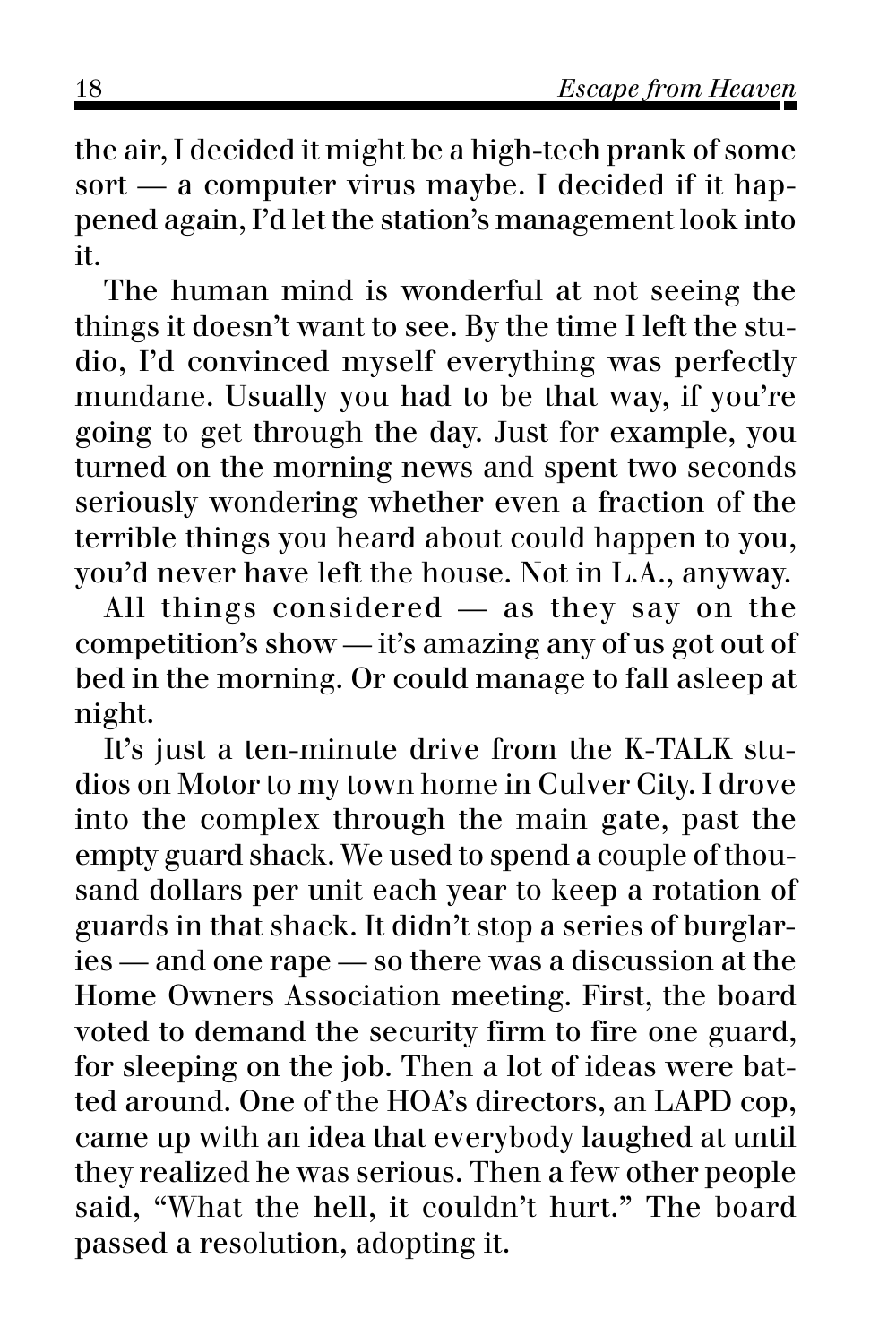The next day, posted on the guard shack, was a paper target showing the outline of a man, courtesy of our cop-in-residence. The target is riddled with bullet holes — big ones. Nobody's been broken into since and we voted to get rid of the guards entirely.

When I got in I checked my phone messages and private email. The only message was a call from my ex-wife, the rock star, reminding me that the semester's USC tuition was due. Our daughter, Felony, wants to be the next Quentin Tarantino. Before you laugh at my daughter's given name, I have it on reliable authority that, nearing the end of Felony's freshman year, my 18-year-old daughter is still a virgin. I dialed my business manager's voice mail and played my ex's message into the cordless.

You might think that, being on radio, I never had to spend a night alone. You'd be wrong. The truth is, I just didn't get all that many opportunities to meet women. I didn't have a lot of guests on my show, so I was pretty well sitting alone in a glass-enclosed room four hours a day. Then I went home to an empty town home. I don't like parties or bars, I'm terrible with pick-up lines, and I think I'd have had better luck dating the first dozen single women in the phone book than the women I'd met through classified ads, the Internet, and dating services. I'd have had better luck meeting women if I'd been "recovering," but you had to be addicted to something, first. Take my word, it's not as easy for a radio talk-show host to get dates as it looked on *Frasier*.

I knew my freezer was full but I wasn't in the mood to defrost. I jumped back in my car and onto the Rich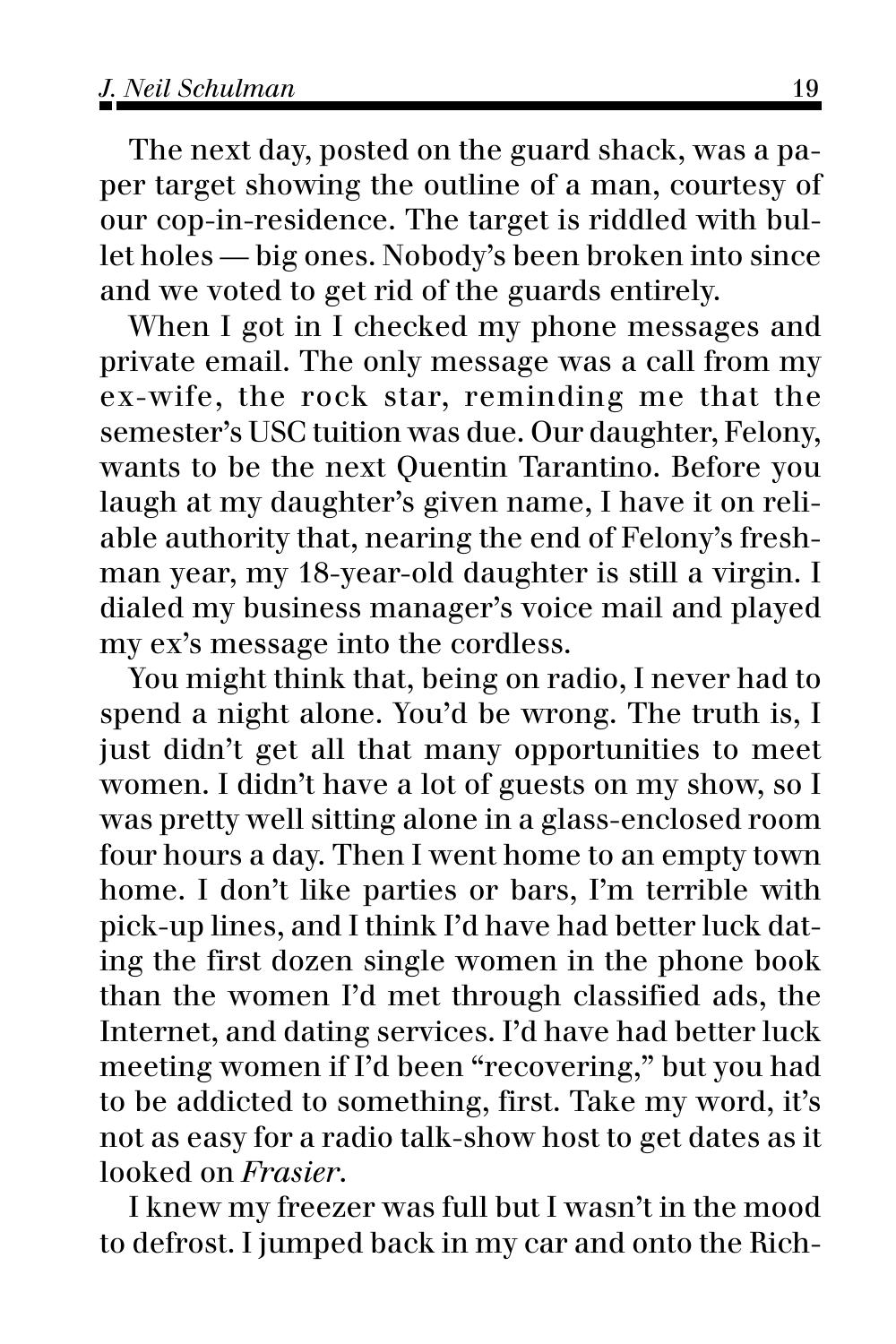ard M. Nixon Freeway to Marina del Rey—all two miles of it. Fifteen minutes later I was chowing down on a tongue and Swiss cheese on rye at Jerry's Famous Deli.

That's where it happened. That's where I remembered that I was God.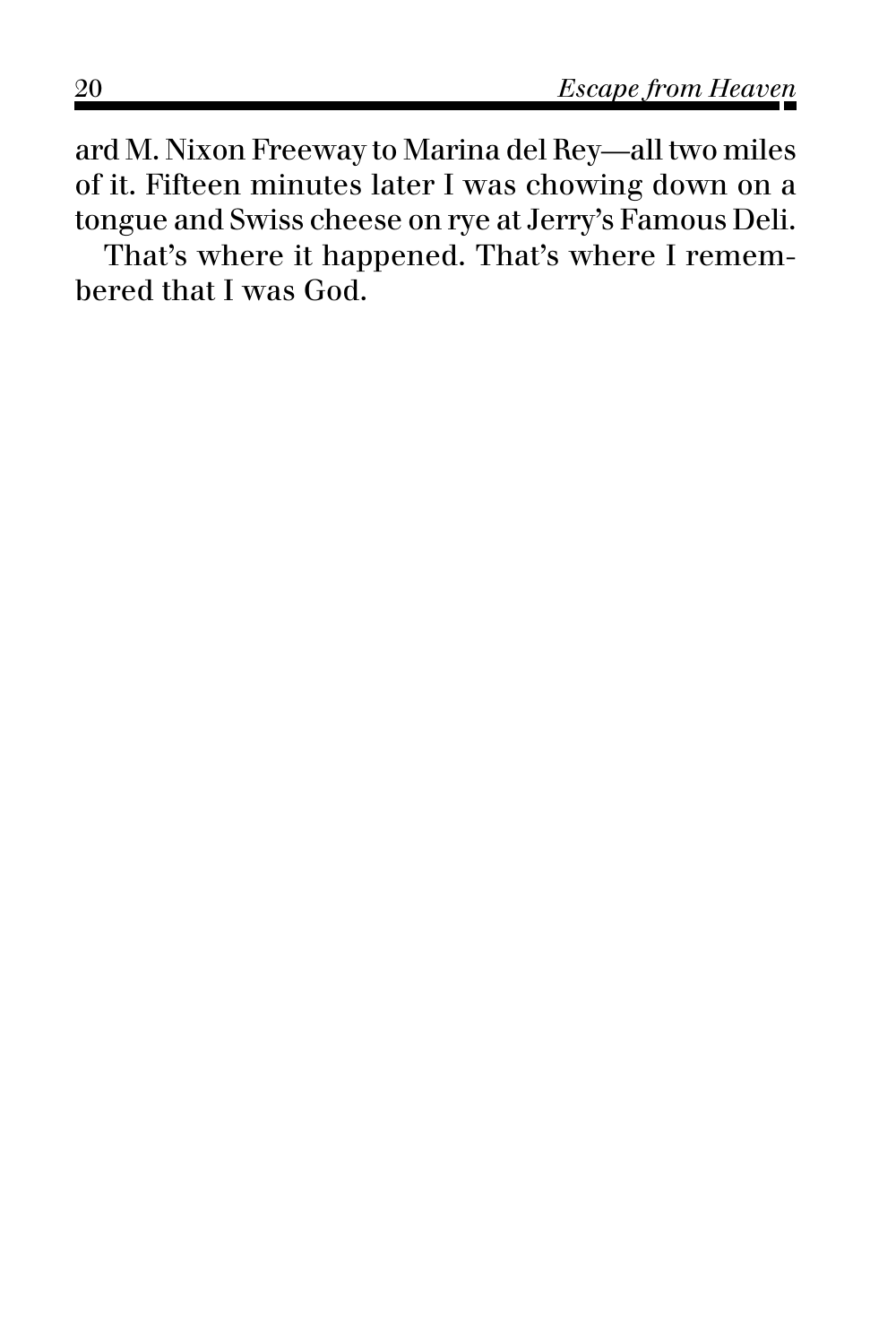### Chapter Two

Did you ever find a million dollars that you forgot you had?

That's about as close as I can come in describing how I felt at that moment.

It's not that anything around me changed physically at the moment of revelation. I was still sitting at a table in Jerry's Famous Deli. My sandwich was still in front of me. So was my glass of Dr. Brown's celery tonic and a dish of pickles.

What was different is that I wasn't Duj Pepperman anymore.

I looked around the restaurant, at the other people. I saw them for a moment on the surface; then it was as if my vision went around a corner and I was seeing them from another angle, not just on the outside, but from the inside out, and with perspective both on their past and future.

I looked at a waiter and I knew that his fondest wish at the moment was to get the part he was up for on *General Hospital*.

A young woman sitting at the next table had just been told by her doctor that she was pregnant … but not by her husband, who was sitting at the table next to her, and had no idea. She wanted to keep the baby. So would he … but only if he thought it was his.

I looked over to a trim middle-aged man with a shaved head, sitting a few tables away, an ex-army colonel who had served with distinction in the Gulf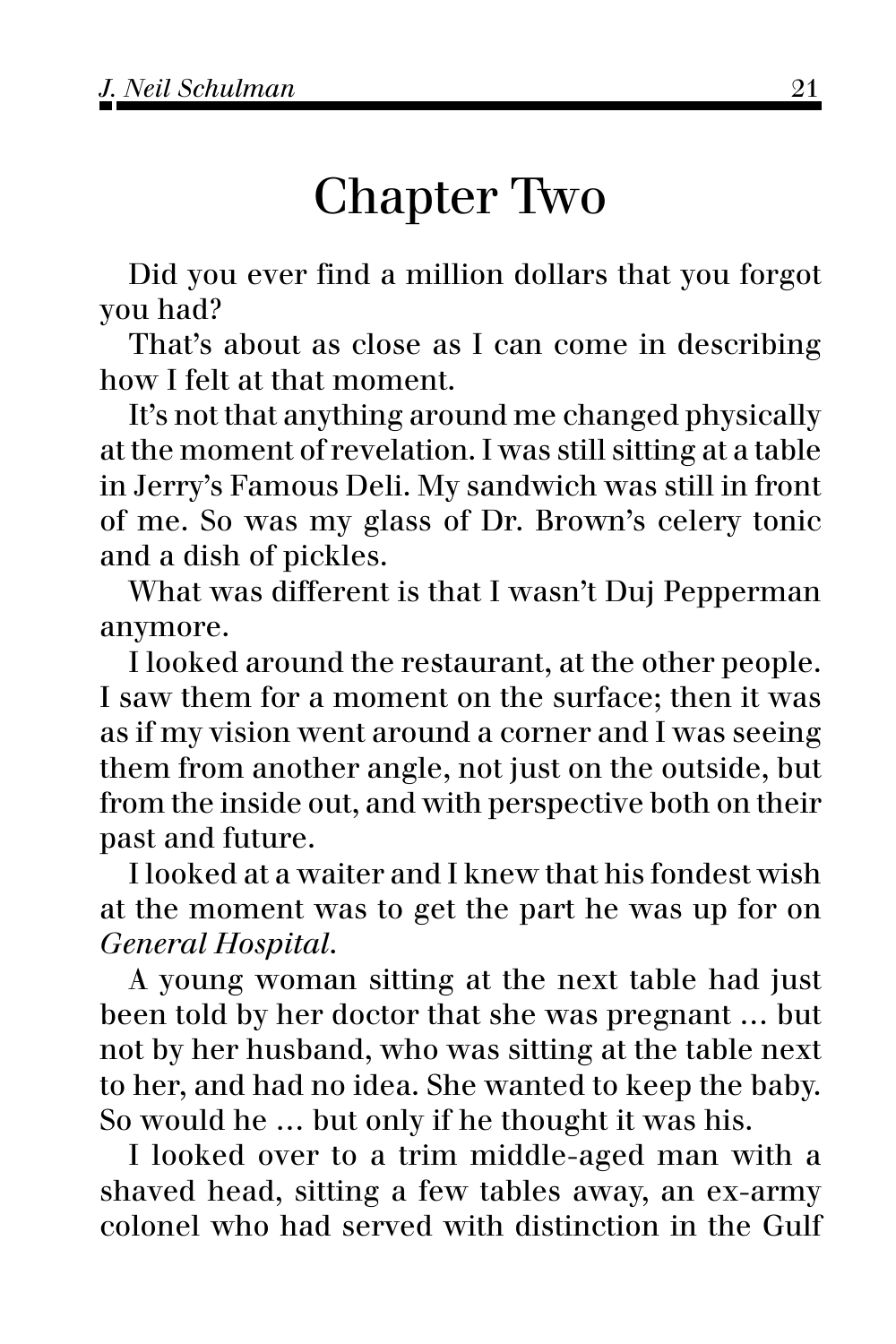War. He had been forcibly retired due to a sexual harassment scandal involving men under his command, but that he, personally, had nothing to do with. Now he was middle management of a small computer software company and was about to be laid off, although he didn't know it yet. His greatest wish was just one more mission where he could make a difference.

Across from me, at another table, was a short curlyhaired man who had been a successful writer of science-fiction paperbacks—mostly media tie-ins. The book contracts had dried up and he was now working as a technical writer. He had completed an original, science-fiction novel with an epic theme that he hoped would be his break into hardcover publication and serious reviews, but so far no one would touch it and it was breaking his heart.

The TV over the bar had CNN on. A prominent U.S. senator was being interviewed about a bill she had introduced for a comprehensive national health plan. She should have been focusing instead on her own health; she was addicted to both amphetamines and barbiturates that she used to mask the pain of her husband's serial adultery. She had shut down sexually, converted her libido into power lust, and covered it all with a smile that was permanently glued onto her face.

I looked in the bar mirror, at myself.

I saw that my life until that moment had been preparation for this one, that "Duj Pepperman" was a fictitious identity, that his life until that moment had been a series of training exercises waiting for my arrival. I felt that I'd just arrived after a long journey but regis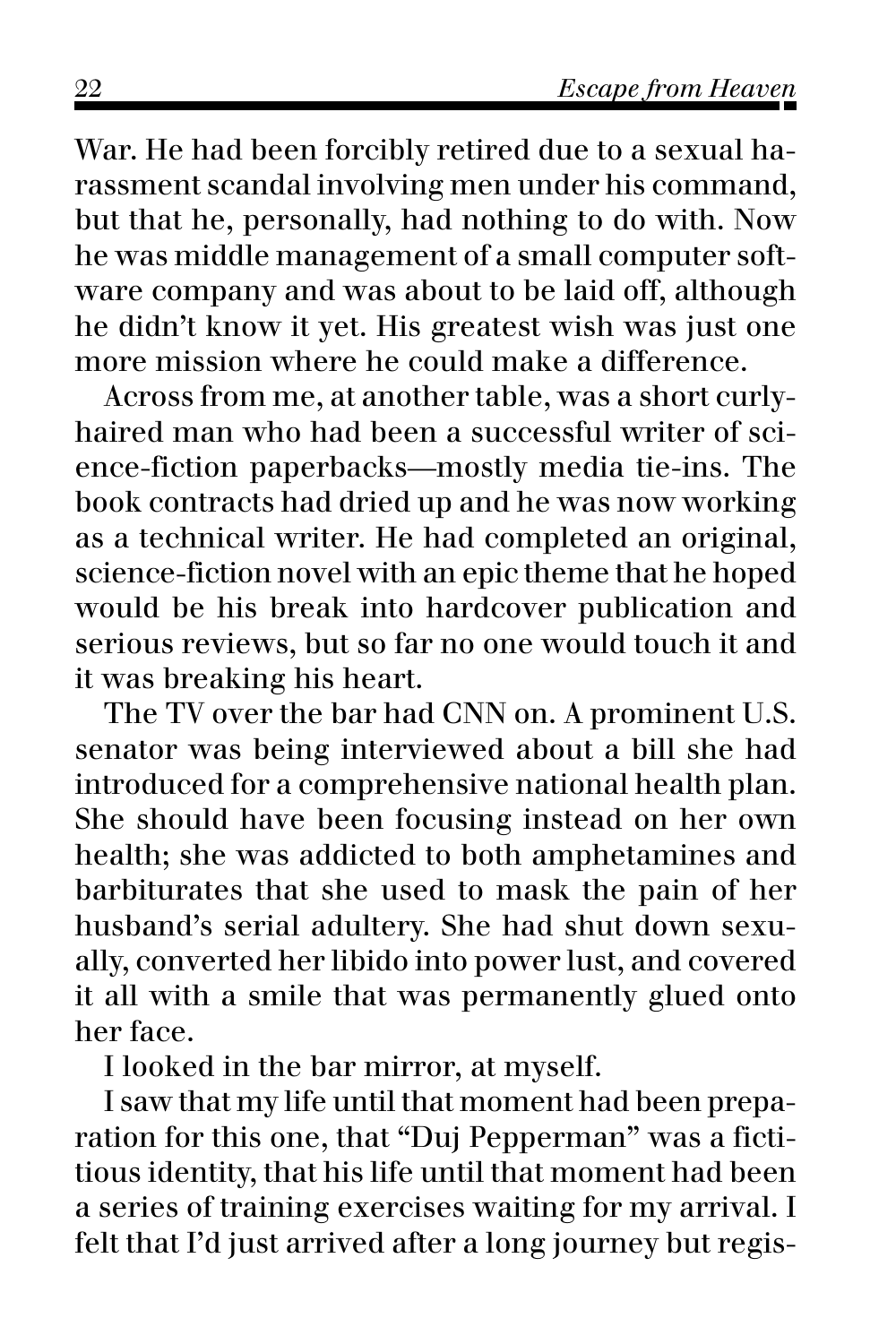tered surprise at how overweight this body was.

I laughed silently. Until that moment, Duj Pepperman had been an atheist.

There were two staggeringly beautiful women with elfin ears, both of them blond, almost albino, sitting a few tables away from me, looking at me intently. I recognized them as angels named Estella and Sophia. They recognized me as well. I nodded to them; they nodded back.

I paid my check and walked out to the parking lot. They were waiting for me in front of Sebrings hair stylists, where I had parked.

"I can't commit suicide," I told them. "I'm bound by the rules."

Estella nodded. "Don't worry, we understand our orders." She pulled a Glock 9-millimeter pistol from her jacket pocket and pointed it at me.

Sophia said, "Give me your keys."

I gave the keys to Sophia, who unlocked the doors with the remote. Estella opened the rear passenger door, motioning me in with the gun. I got into the back seat of my car, Estella following, with the gun still pointed at me. She reached across and pulled down the shoulder strap, buckling me in.

Sophia got behind the wheel of my car, started the ignition, and drove off, while Estella pulled a roll of duct tape out of her handbag. "Give me your hands," Estella said.

Holding the gun on me with one hand, she bound my hands to the seat belt, ripping the tape off with her teeth, then bound my feet. I tested the strength of the tape. She'd done a good job.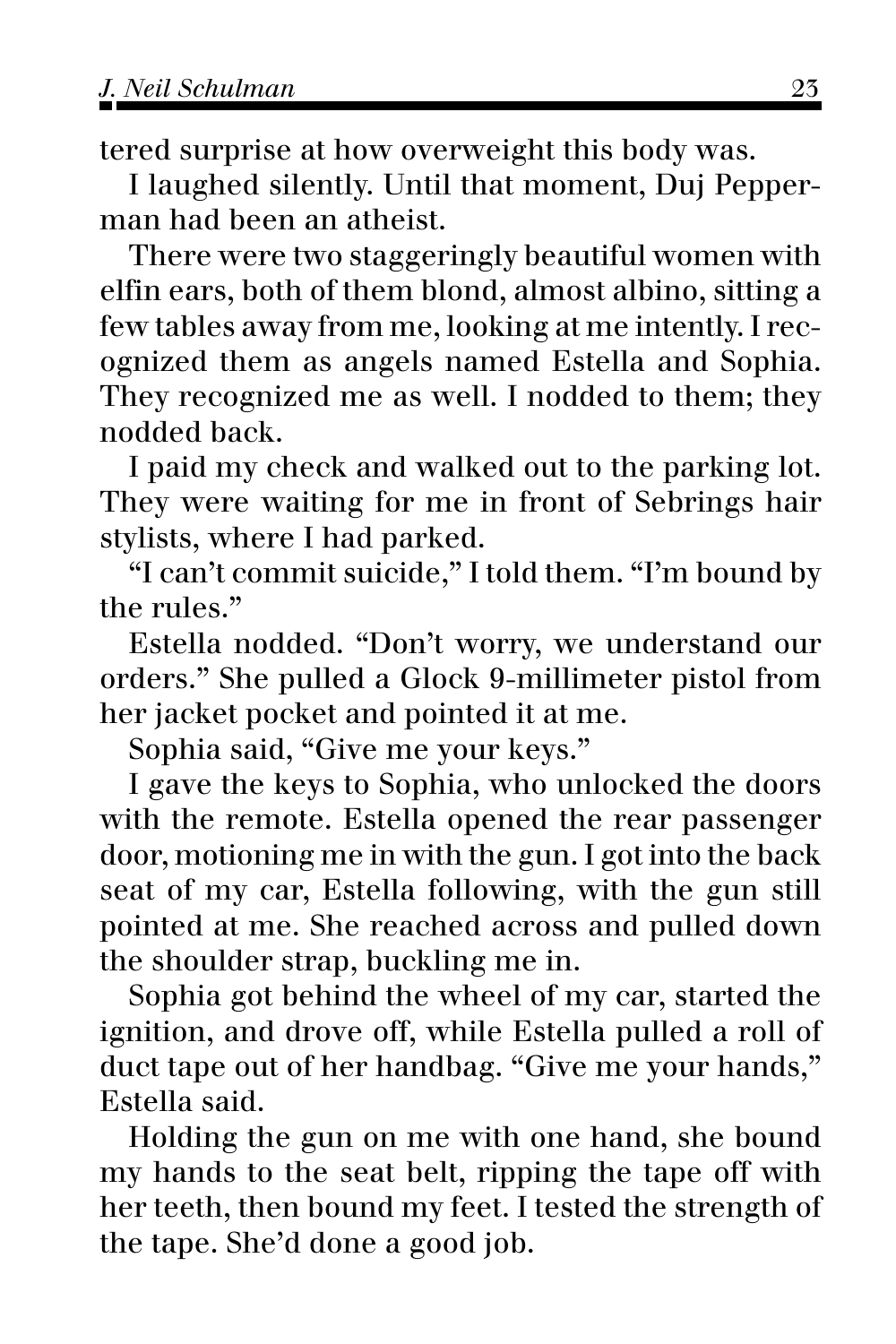Sophia turned on the radio and tuned it to KLSX FM. The Beach Boys were singing "Good Vibrations."

Both angels started singing along, "I'm pickin' up good vibrations, she's giving me excitations …"

Still singing, Sophia drove onto Admiralty Way. I started singing along with the angels, "Good, good, *good*, good vibrations!"

Sophia turned left on Via Marina, then onto a pier leading out to the harbor. Sophia accelerated the car while opening all four windows. The car leapt the pier and splashed. The Mercedes floated a few seconds then began sinking. Water began rushing in through the open windows.

"Na na na na na … na na na!" sang Sophia, Estella, the Beach Boys, and me.

All of a sudden, the angels vanished and their voices cut off. Just as suddenly, I was no longer God.

The radio shorted out and went silent. I stopped singing, mid-vibration.

I was Duj Pepperman again, bound with duct tape into the back seat of a Mercedes that was sinking into cold salt water, water that was quickly rising up my chest.

"God, where did you go?" I shouted, panicked. "Why did you leave me?"

There was no answer.

I took a deep breath as the water rose toward my chin. Used all my strength to try to break the duct tape, but it was no use.

"Oh, shit!" I said, took one more breath, my last, then sunk beneath the water and drowned.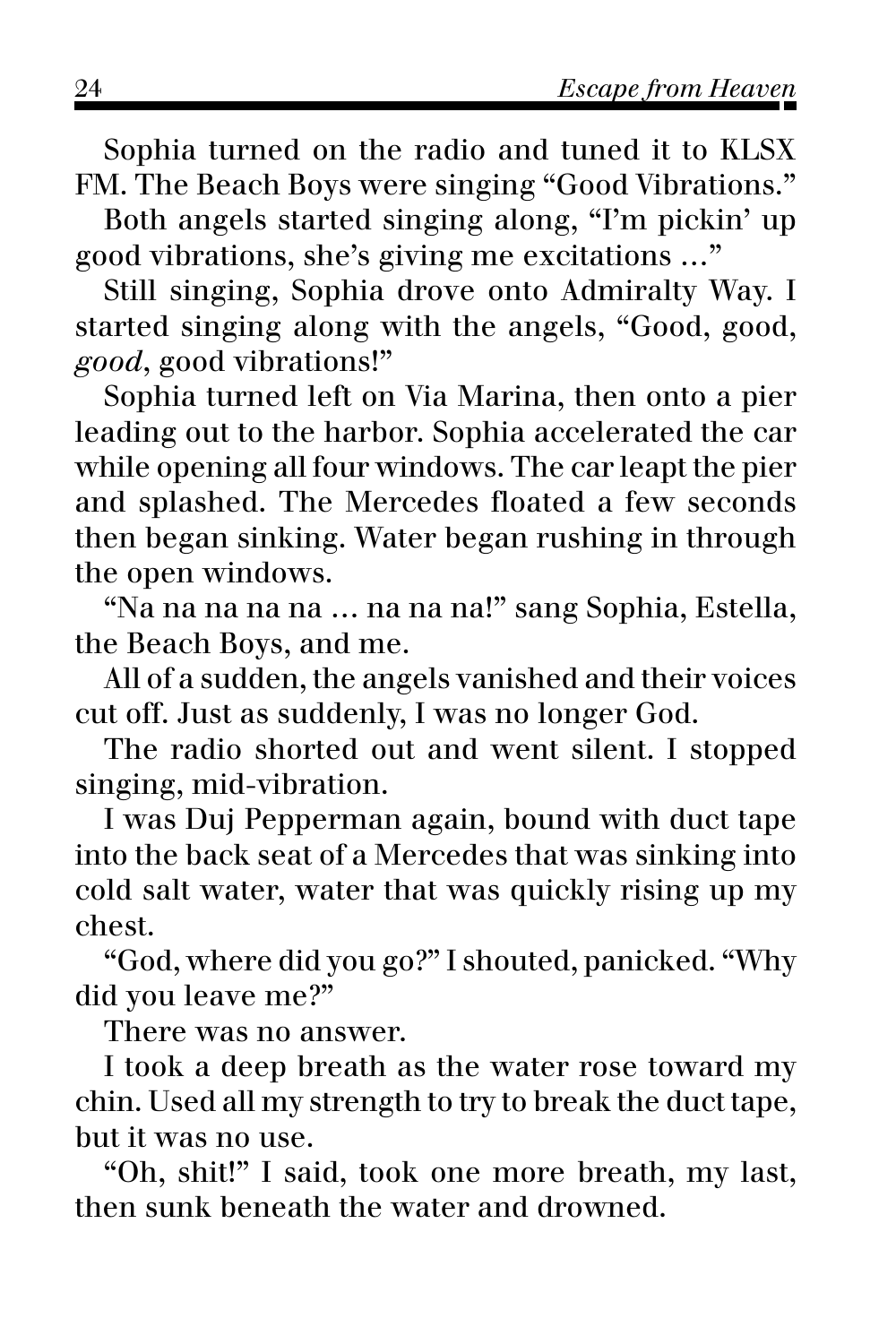## **About J. Neil Schulman**

J. Neil Schulman is the author of two Prometheus awardwinning novels, *Alongside Night* and *The Rainbow Cadenza*, short fiction, nonfiction, and screenwritings, including the CBS *Twilight Zone* episode "Profile in Silver."

His first nonfiction book was *Stopping Power: Why 70 Million Americans Own Guns*, of which Charlton Heston said, "Mr. Schulman's book is the most cogent explanation of the gun issue I have yet read."

Schulman's next book, *Self Control Not Gun Control,* was his *magnum opus* on personal, political and spiritual power.

He has been published in the *Los Angeles Times* and other national newspapers, as well as *National Review, New Libertarian, Reason, Liberty,* and other magazines. His books have been praised by Nobel laureate Milton Friedman, Anthony Burgess, Robert A. Heinlein, Colin Wilson, Walter Williams, and many other prominent individuals.

Schulman is a popular speaker on a variety of topics, and a frequent radio-talk-show guest. In 1992 he hosted and produced his own weekly radio program, broadcast on KPRO AM, Riverside, California. He was on ABC's *World News Tonight* as an expert on defensive use of firearms during the 1992 Los Angeles riots, and in 1999 was interviewed twice on the Fox News Network for the fifth anniversary of the Brown-Goldman murders, regarding his alternative theories about the crime.

J. Neil Schulman is a pioneer in electronic publishing, having founded in 1987 the first of two companies to distribute books by bestselling authors for download. He is currently developing the Julius Schulman Center for the Living Arts in Pahrump, Nevada, as a teaching and performing arts center. His personal web site is at http://jneil.tv/ and his edress is jneil@pulpless.com.